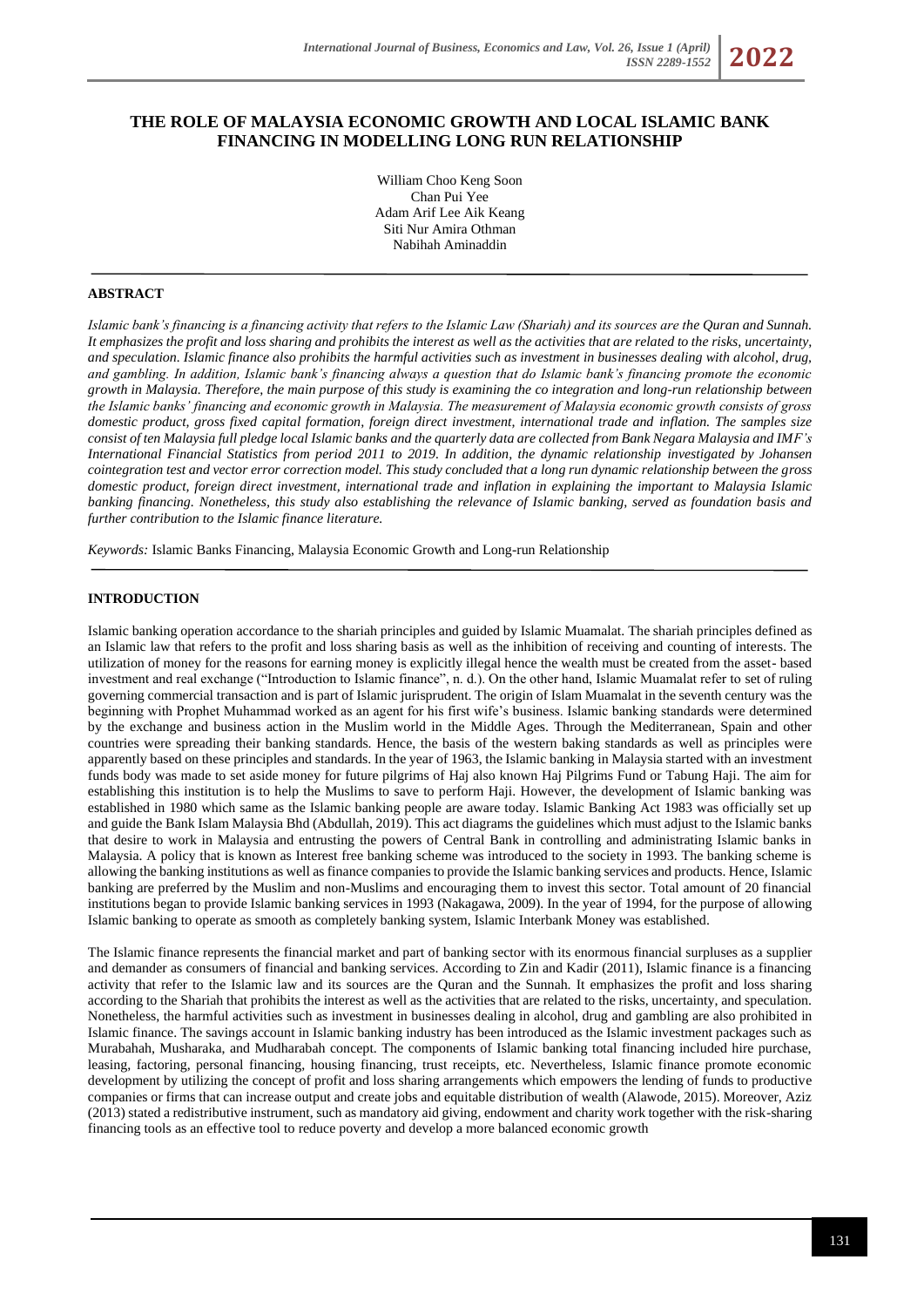Furthermore, Islamic Finance involves redistributing the wealth and opportunity according to Islamic rules in ensuring economic justice ("Islamic finance: promoting real economic development", 2015). The people in the society are able to achieve justice before production which indicates that they have the same opportunities in the utilization of resources by transferring the collectivity's right of legislative mandate from those who are more able to use the resources. Moreover, Islamic finance is to foster economic growth by encouraging regional and international trade by encouraging investment flows, therefore, intermediating huge cross border monetary flows (Aziz, 2013). According to Aziz (2013), recently, London and Hong Kong international financial centres have been expanding their network with the Middle East and Asian regions, a significant development centres in the worldwide economy. The expanded global dimension of the financial market specifically has encouraged the flows of funds across borders from regions with excess funds to regions with investment opportunities.



**Figure 1: Islamic Banks' and Conventional Banks' Total Assets (RM' million)**

Source: Monthly Highlights & Statistics - Bank Negara Malaysia.

Over the last three decades, the accelerated growth of Islamic banking antonyms potential to become the alternative to conventional banking system in both Muslim and non-Muslim countries (El-Ghattis, 2011). In Figure 1, the growth rate in total bank's assets of Islamic banks and conventional banks have grown significantly from year 2007 to 2019. The Islamic banks' total assets rise dramatically from 2007 to 2019 by 446 percent while conventional banks' total assets increased by 114 percent. The increment of total assets in Islamic banks has more substantially changes compared to conventional banks, therefore, there are many policy makers, investors, as well as the government being attracted by the robust growth rate and the resiliency of Islamic finance during the financial crisis. In addition, according to Abduh and Omar (2012), bankers has positive outlooks towards the performance of Islamic banking and forecast it will control over 50 percent of savings in the Islamic countries within the next decade. Furthermore, most of empirical review investigate the differentiation of the impacts of conventional banking and Islamic banking on economic performance.

However, as the researchers study the topic about conventional banking and the period used to carry out the study of Islamic banking in Malaysia is too short to make a conclusion for the findings, most of the research were unable to illustrate the overall impact of Islamic Banks Financing on the economy of Malaysia. Moreover, there are only a few empirical studies examining the impacts of Islamic banking activity development in Malaysia. For instance, most of the researchers focus on the studies about the banking products which are followed on the practices of Islamic principles. The research paper done by Ahmad, Palil, Abu Bakar and Dolah (2015) studied the knowledge and principles of Islamic banking towards the Islamic banking products among the Muslim entrepreneurs. Besides that, there are also some researchers examining the monetary and financial system for an interestfree economy which follow the Islamic principles in the past. One of the research projects is carried out by Al-Jarhi (1980) as well. Apart from that, other studies about the awareness or acceptance of Islamic products among the consumers in Malaysia also have been done by many researchers. According to Ahmad Razimi, Romle and Jumahat (2017) and Latip, Yahya and Junaina (2017), the authors aimed to study about the consumers' acceptance towards Islamic banking products and services as well as the factors affecting the customers' acceptance both in the case of Malaysia.

Nevertheless, many conventional banks across the globe underperformed compared to Islamic banks during the financial crisis in 2008. The author demonstrated that due to Islamic banks are highly regulated operational according to the Shariah principles, therefore, they were largely insulated from the crisis. It is because the Shariah principles prohibited riba (interest), gharar (uncertainty) and maysir (gambling) which can greatly impact conventional banks' performance and prompted the crisis (Tabash & Dhankar, 2014a). In this respect, in order to study the contribution to Malaysia's economy, it is more critical to reflect on the Islamic Banks Financing. Therefore, this study is to promote Islamic finance literacy to the public and reduce the gap in literature by determining whether the Islamic Banks Financing and economic growth are cointegrated in the long-run and short-run in Malaysia.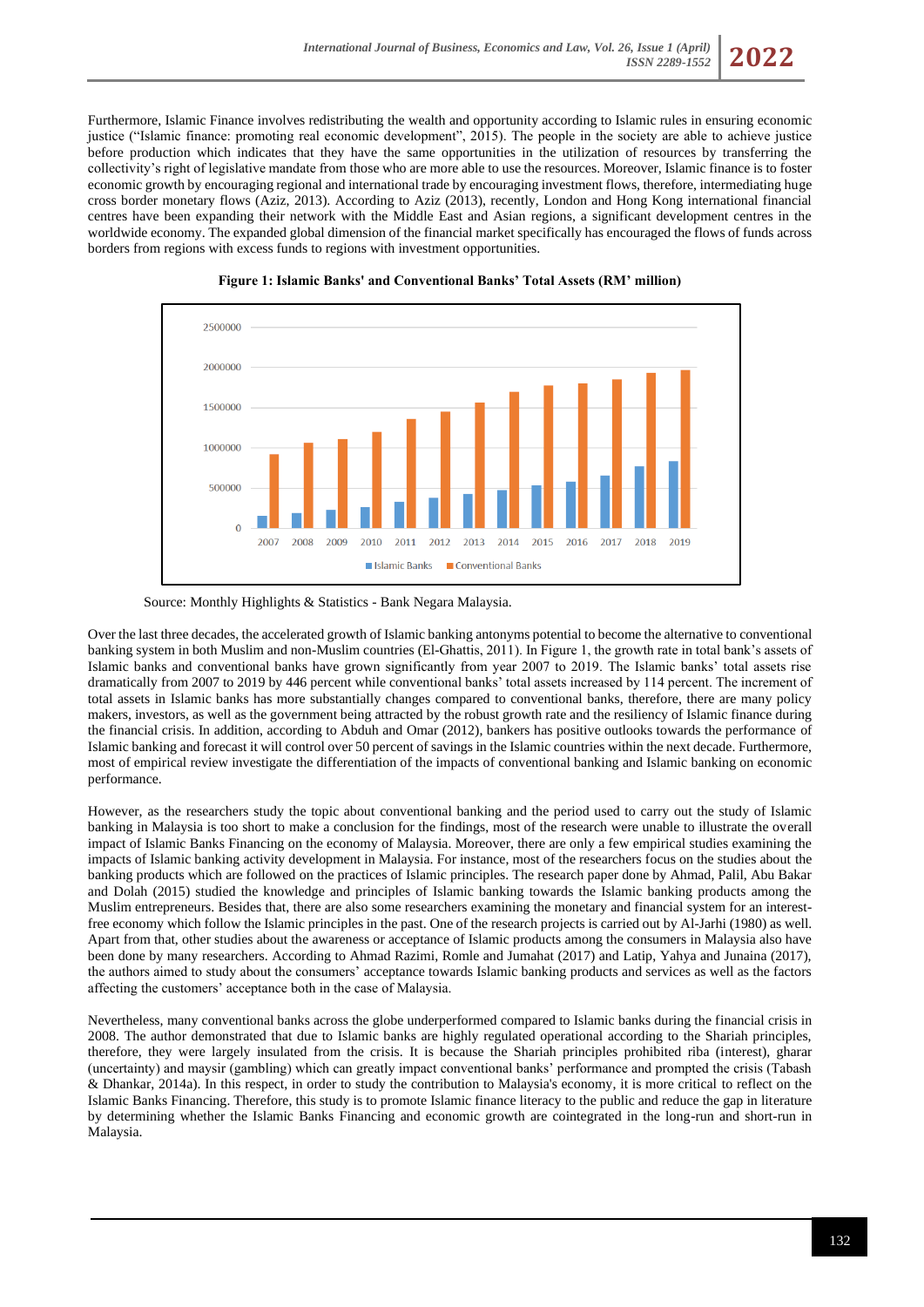### **LITERATURE REVIEW**

#### **Islamic Banks Financing**

According to Zin and Kadir (2011), banks financing activity operated by following the rules of Islamic Law that are different from conventional banks such as all banking activities must not involve any element of interest as it is interest free. According to Shariah principle, it emphasizes the profit and loss sharing and the elements of uncertainty and gambling are not allowable to be involved in banking operations. There are many types of banks financing such as hire purchase (leasing), trust receipt, revolving credit, overdraft and long term loan. According to "Hire-Purchase (Leasing) in Islamic Finance" (n. d.), the hire purchase (leasing) is provided the option to the hirer as the owner of an item at the end of the tenure, with the conditions that have to be fulfil by the hirer in the agreement. The borrower rent the capital goods by requesting from the bank and it is charged from the delivery date taken by the lesser or when the lease is determined. Besides, trust receipt is used to finance purchase or import as a financing product, which is governed by the Murabahah principle. This principle refers to any acquisition cost and markup are disclosed to the buyer. The bank will let the customer as an agent to get the required asset in the Murabahah transactions ("RHB Islamic Bank Berhad Trust Receipt-i", 2015). Moreover, working capital requirements (overhead expenses) are financed by a facility, which is provided by a bank, known as the revolving credit. In addition, the Islamic overdraft is also known as the cash line, which is the account of the customer authorised up to its approval limit with the financing granted under the current account ("Affin Islamic", 2016).

Banks financing plays an important role that contributes to economic growth due to its connected to physical assets and the real economy. Normally, Islamic banks provide financial support to those productive firms that can increase output and create jobs due to the utilization of profit and loss arrangements (Alawode, 2015). Nevertheless, banks financing can promote an equitable distribution of wealth because the redistributive instruments such as mandatory aid giving (zakat), endowment (waqf) and charity (sadaqah) help to reduce poverty and develop a balanced economic growth (Aziz, 2013). Furthermore, redistribution of the wealth encourages economic growth to ensure all members of society could get equal opportunities in the utilization of resources (Zamir, Rostom & Fu, 2012). Furthermore, banks financing leads to economic growth by encouraging regional and international trade and investment flows (Aziz, 2013). This is because the expanded global dimension of the sukuk market facilitates the flows of funds across border from regions with excess funds to regions with investment opportunities. Instances, Malaysia as one of the Asian countries that has utilized the sukuk market to raise funds to finance the infrastructure in many fields such as healthcare, transportation, education and telecommunication that accelerates economic growth (Kwakwa, 2017). According to Kwakwa (2017), Malaysia has launched the "green sukuk" initiative recently in order to achieve sustainable goals and close the gap of both infrastructure and green finance by transferring the sukuk to do some environment-friendly investments.

#### **Gross Domestic Products and Islamic Banks Financing**

Gross Domestic Products (GDP) is the key indicator of national income level and benchmarks economy health. According to Farahani and Sadr (2012), found that Islamic banks financing and GDP has significant relationship in the long-run and bidirectional relationship in the case of Iran and Indonesia. Moreover, the authors claimed that Islamic Banks Financing acts as a vital role in improving the economy positively contributed to the real sector of economy in Iran and Indonesia. Hence, the results showed the expansion of Islamic banking may boost the economic upsurge in the long-run. Furthermore, according to Abduh and Chowdhury (2012), the examine the significance relationship between Islamic bank financing and economic growth in Bangladesh, the empirical findings shown GDP have a long-run relationship and bidirectional causality with Islamic bank financing. Moreover, the study suggests the growth of Islamic banking has significant influence on the real sector of economy in Bangladesh and the positive evolution of Islamic banking help to support the economic growth, hence it improves the income level of a country.

In the same vein, according to Tabash and Dhankar (2013b), the researchers determined the linkage between the Islamic bank financing and economic growth in Qatar and supported the view a long-run and bi-directional relationship exists between Islamic bank financing and GDP. The authors claimed that the economy in Qatar facilitates the expansion and improvement of Islamic banking which stimulate the real sector of economy in the long-run. As a result, it helps to reduce poverty in a country, therefore the social equality achieved. Moreover, according to Gudarzi and Dastan (2013), the authors seek to analyze the significance impact of Islamic banks financing on economic growth in Malaysia, Indonesia, Bahrain, UAE, Saudi Arabia, Egypt, Kuwait, Qatar and Yemen. The empirical finding shown Islamic banks financing has significant long-run relationship and bidirectional causality with GDP in the studies countries. Furthermore, the authors argued that the bidirectional causality in the long-run is more significant than the causality in the short term between Islamic banks financing and GDP because of the cause-and-effect is greater in the long-run.

On the other hand, according to Ibrahim (2012), the empirical finding found that there was a contradictory statement which Islamic Banks financing and GDP are cointegrated in the long-run but only unidirectional causality. In other words, Islamic bank financing affects GDP in one-way and authors concluded that the government in Nigeria issued sovereign Sukuk to finance the deficit budget in 2016 has greatly stimulated economic growth. The improvement of economic growth will attract investors from Gulf Countries and other Islamic markets players to contribute capital which enhance the economic performance. In addition, according to Abduh and Omar (2012), the authors analyzed the significance of Islamic banks financing and GDP in Indonesia demonstrated Islamic banks financing and GDP has a long-run relationship and supported the theory of supply-leading between variables. The Islamic bank financing has one-way causality to GDP and the growth of Indonesian economy was contributed by domestic financing by Islamic banking. Therefore, the transmission of funds from surplus to deficit households has facilitated due to Islamic banking acts as an effective financial intermediary.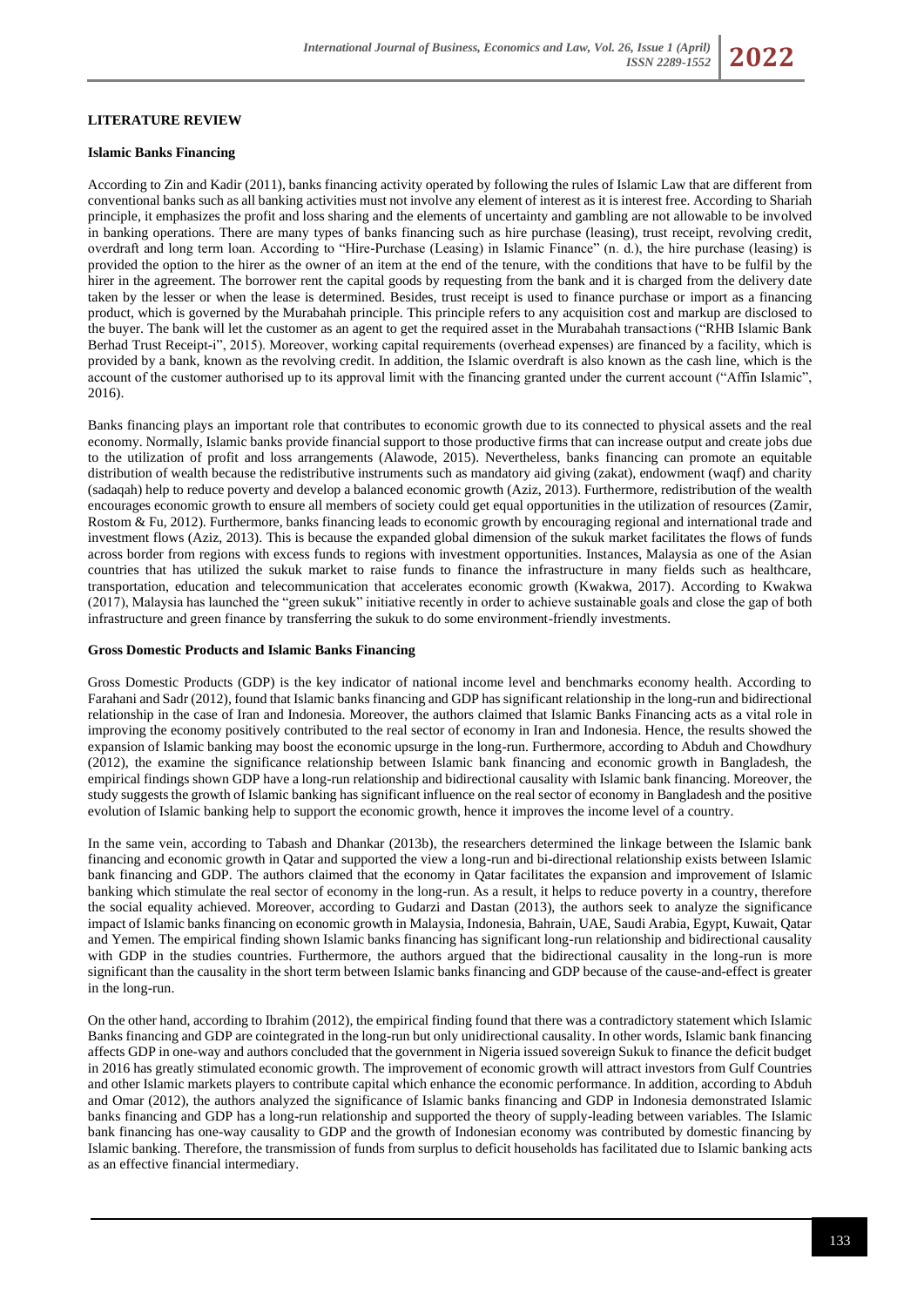#### **Gross Fixed Capital Formation and Islamic Banks Financing**

The Gross Fixed Capital Formation (GFCF) is defined as the producers' investment in fixed capital assets, minus the depreciation in the domestic economy during a certain accounting period. It includes the cost of the improvements on land, plants, machinery as well as the purchases of equipment. It is one of the proxies of economic growth used to determine the relationship between Islamic bank financing and economic growth (Tabash & Dhankar, 2014a). According to Tabash and Dhankar (2014a), study the relationship between Islamic bank financing and GFCF in the United Arab Emirates shows cointegrated unidirectional causality in the long-run. It indicates that Islamic bank financing will granger cause GFCF in a unique direction but not in the opposite direction. Furthermore, the empirical findings also supported by Tabash and Dhankar (2014b), found that Islamic bank financing and GFCF have unidirectional causality and long-term cointegrating relationship in Qatar and the movement of both the variables will be the same in the long-run. Moreover, a study by Abduh and Omar (2012) examine the relationship between Islamic banks financing and GFCF in the case of Indonesia show a significant relationship in the long-run. However, the result of the granger causality test proved that there is no causality relationship between Islamic banks financing and GFCF.

On the other hand, there are also several empirical findings are contradicted between Islamci banks financing and GFCF. According to Echchabi and Azouzi (2015), the researchers conducted a research in the United Arab Emirates discovered that Islamic banks financing and GFCF are not cointegrated in the short-run and long-run. Moreover, the granger causality test also proves that no granger causality relationship between the variables and hence, there is no causality relationship among them. In support to that, Wahab, Mufti, Murad and Arif-ul-Haq (2016) carried out a study in Pakistan and Malaysia showing that Islamic banks financing and GFCF do not have cointegration and significant association among the study variables. Therefore, the Islamic banks financing and GFCF do not have a causal link and will not affect each other in the economy. On the other hand, the study proved that in the case of Malaysia, the Islamic banks financing and GFCF have stable relationships and significantly in the long-run and short-run respectively.

### **Foreign Direct Investment and Islamic Banks Financing**

The significance between Foreign Direct Investment (FDI) is used to measured foreign investment in a country and it contributed to economic growth. According to Tabash and Dhankar (2014a), study the connection between Islamic bank financing and FDI in the United Arab Emirates founds a cointegration relationship and also proved that Islamic banks financing contributes to the growth of foreign investment in the long-run. Moreover, the findings suggested that the Islamic banks financing and FDI are existing with bidirectional causality relationship, proved that Islamic banks financing moves together with the economic growth in the long-run. In addition, the authors claimed that the findings proved that FDI strengthens Banks financing and Islamic finance is an appropriate and charming surrounding the attraction foreign investments. Moreover, according to Tabash and Anagreh (2017), examine the cointegration relationship between Islamic banks financing and FDI, it shown a long-run relationship and granger causality relationship in UAE. On top of that, the research stated that Islamic banks financing and FDI have stable cointegration relationships in the long-run and granger causality test shown an exist bi-directional causality. The justification the United Arab Emirates is having a sound banking system hence provides a good environment for FDI and the sector of Islamic finance would promote economic growth.

On the other hand, Tabash and Dhankar (2014b) examined the cointegration and granger causality connections economic performance with various factors in Qatar, the empirical findings shown a Islamic banks financing and FDI consists of the stable and long-run cointegration relationship. In long-run, Islamic banks financing will move together with economic development by the investment of foreign investors. However, the authors found contradicting results in the granger causality test which showed that FDI and Islamic banks financing contain unidirectional granger causality affects FDI. The study claimed that Islamic bank financing creates an ideal environment for FDI. In addition, according to Tabash and Dhankar (2015), the researchers determine the relationship of Islamic bank financing with economic growth in the Kingdom of Saudi Arabia. The Johansen cointegration test showed that the cointegration relationship exists between FDI and Islamic banks financing and continuing association among the variables. This indicates that Islamic bank financing and economic development work together in long-run. Furthermore, the findings showed that there is unidirectional causality relationship from Islamic banks financing to FDI, an appropriate and attractive environment for absorbing FDI and enhances economic growth. This study also claimed that if the Islamic financial institution promotes economic growth and important for the long term association of economics since it brings welfare to the economy and reduces the poverty of the society. Furthermore, Lawal and Iman (2016) studied the relationship of Islamic banks financing and economy performance Nigeria, the empirical findings showed that FDI are cointegrated in long-run towards the Islamic banks financing. Besides, the authors found consistent results that Islamic banks financing and FDI exist a long-run and do not have a granger causality relationship.

#### **International Trade and Islamic Banks Financing**

International trade is important to drive economic indicator in driving the health of a country. According to Nursyamsiah (2017), the author examined the relationship between Islamic banks financing and macroeconomic variables in Indonesia. The empirical findings shown Islamic banks financing and international trade have a long-run relationship. Moreover, the authors utilized the granger causality test, found a unidirectional relationship exists from international trade to Islamic banks financing and contribute productive activity to the real economy. On the other hand, there are also several research showing the results which are contradicted with the results above. According to Tajgardoon, Behname and Noormohamadi (2013), study short-run and long-run effect on Islamic banking and economic growth in Asia such as Bahrain, Iran, Malaysia, UAE, Iraq, Pakistan, Kuwait, Oman, Saudi Arabia, Qatar, Turkey and Yemen. The findings revealed that Islamic banks financing and international trade have no longrun relationship and unidirectional causality effect. Moreover, Wahab, Mufti, Murad and Arif-ul-Haq (2016) studied the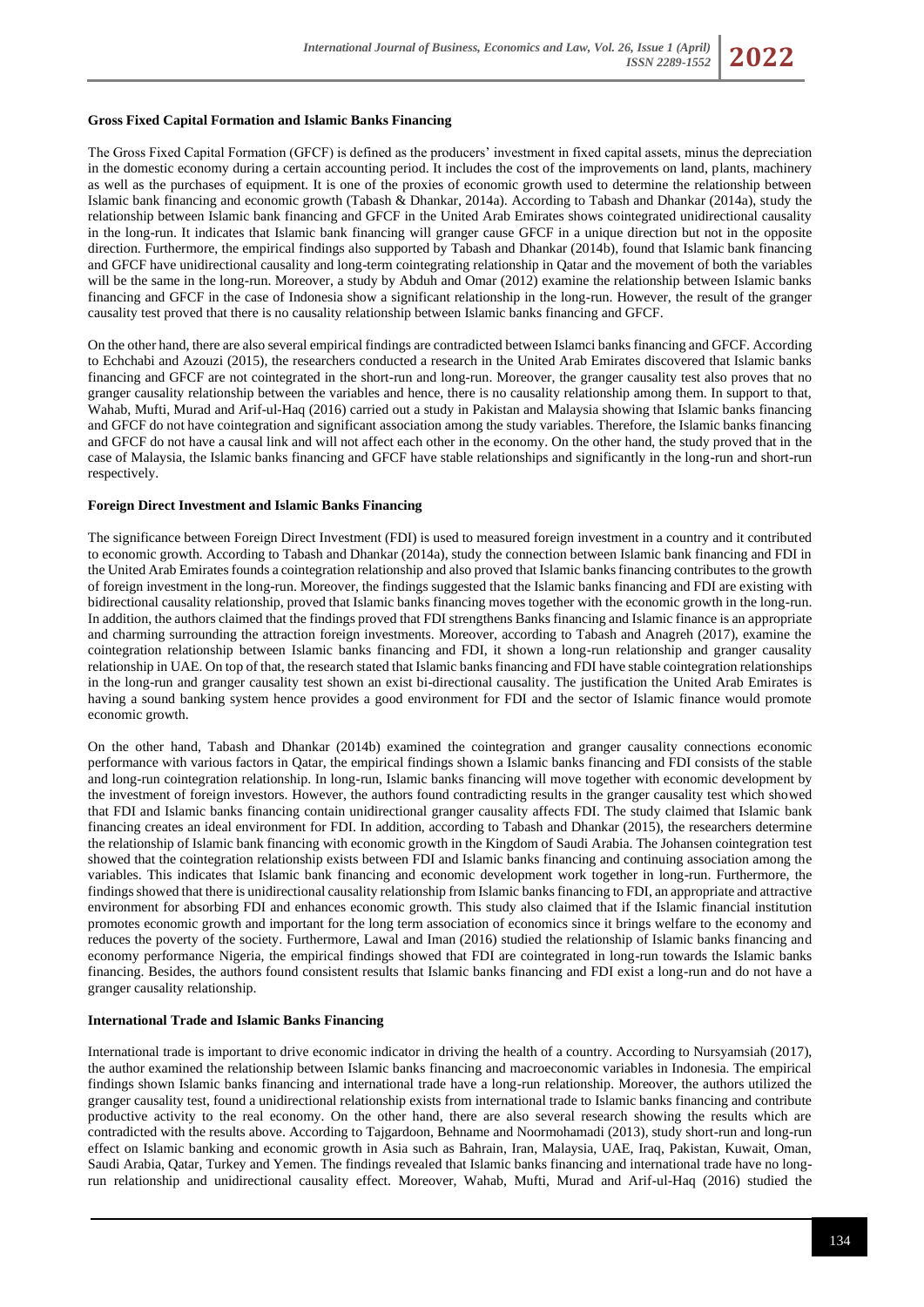

cointegration and causality between Islamic banks financing and also development of Pakistan and Malaysia economy. In the case of Pakistan, the empirical results showed that there is no significant association and co-integration between Islamic banks financing and international trade. The reasons are less participation in Shariah based modes of financing and investment. Shariah based and Shariah compliance are the two main modes of financing and investment in the banks financing. Shariah based modes of financing can contribute more to real economic development as compared to Sharia compliance. However, it is difficult for Islamic banking institutions to involved because it required to demonstrate the viability of the project before investing. Therefore, most of Islamic banking institutions prefer in Shariah compliance modes of financing. In the case of Malaysia, both short-run and long-run relationships are significant in Islamic banks financing and international trade and unidirectional in the granger causality test.

Furthermore, Echchabi and Azouzi (2015) studied the significant connection between Islamic banking development and economic growth in the United Arab Emirates. The empirical findings shown Islamic banks financing and international trade do not have relationships in short-run and long-run. However, the granger causality test indicates that Islamic banks financing does not causeand-effect international trade. On the other hand, Miniaoui and Gohou (2011), found a contraction finding between Islamic banks financing and international trade because a larger number of financial institutions and the percentage of Islamic financial institutions in the global banking sector of UAE is relatively small, which is 20 percent (Rivzi, 2012). In the same vein, Muhammad and Dauda (2018) investigated the linkage between Islamic finance development and economic growth in Nigeria, showed that Islamic banks financing does not affect international trade and similar results with Echchabi and Azouzi (2015) on the granger cause effect.

## **Inflation and Banks Financing**

Inflation defined as the increasing rate of the general price level of goods and services in a country. According to Nursyamsiah (2017), the fluctuation of inflation is significantly influencing long-run effect on Islamic banks financing in Indonesia. On top of that, the author's found inflation has the bidirectional causality with Islamic banks financing. Moreover, the authors test on impulse function to strengthen the findings, inflation is responded negatively by the Islamic banks financing and is affected by the diversity using the variance decomposition. Furthermore, Setyowati (2019) also showed a similar result as in the study of Nursyamsiah (2017), Islamic banks financing and inflation are cointegrated in long-run relationship in Indonesia. The inflation has short term shock in the formation of a stable relationship towards the Islamic banks financing and the significant negative long-run effect. It also showed that Islamic banks financing and inflation have bidirectional causality relationships. In justification, the author mentioned that almost 70 percent of Islamic banks financing structured with Murabahah concept financing on purchasing assets. In which the changes in inflation affect the consumer demand on goods and services with Islamic banks. Moreover, Islamic banks financing has a negative response toward the inflation, the high inflation forces the Islamic banks lowering its financing cost as it caused lesser consumer to have the ability to purchase items (Setyowati, 2019).

In addition, Zahid and Basit (2018) found that inflation is significantly reacted toward Islamic banks financing in Pakistan on the cointegrating test. It indicated that the declining growth of Islamic banks financing is caused by a higher inflation rate. This situation happens as the increasing price level of commodities causes a lower purchasing power among the consumers. Hence, the consumers tend to reduce the investment, savings and business activities that are promoted by Islamic banks based on the profit and loss basis. Moreover, when the salaries are not adjusted for inflation, it causes the distribution of income to become unequal, especially between lenders and borrowers. This study also found a negative and statistically significant by inflation to achieve the long-run equilibrium. Furthermore, Bm and Uddin (2016) concluded that inflation and Islamic banks financing are significantly related to each other in the long-run relationship as empirical finding with cointegrating test. In support to the result, authors test on autoregressive distributed lag bound test, inflation has a unidirectional relationship with Islamic banks financing. However, there is contradicting by Sumarti, Hayati, Cahyani and Wahyudi (2017) an insignificant relationship between Islamic banks financing and inflation in Indonesia. This indicated that Islamic banks financing and inflation has no significant relationships in the long-run. Moreover, inflation has a unidirectional causality with Islamic bank financing.



### **Figure 1: Conceptual Framework**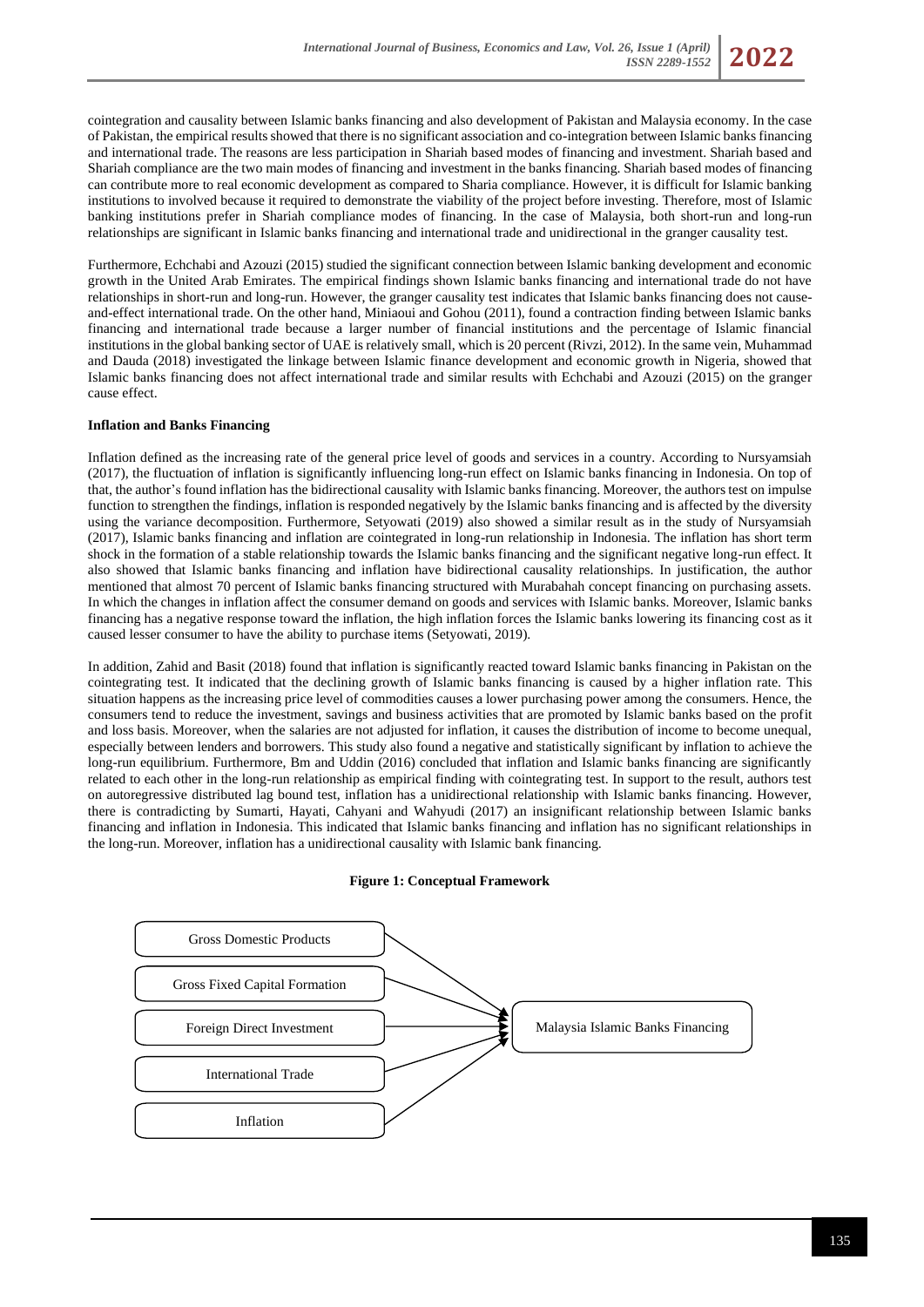#### **Research Design**

This study employed secondary data to capture the dependent and independent information and it is collected from various types of resources such as Bloomberg terminal, bank annual report, Bank Negara Malaysia and IMF's International Financial Statistics. According to Rouse (2017), secondary data is the data that has been collected from studies, surveys and experiments and accessed by the researchers. The secondary data is used to increase the sample size of research and it is more efficient and faster to do the research since it is an existing resource. Moreover, the quantitative data is used to measure the time series data being collected in terms of numbers and statistics. The quarterly data from first quarter 2011 until fourth quarter 2019 are collected on quarterly basis for ten Malaysia local Islamic banks to derive a 360-observation data. A quantitative data is an approach of quantifying problem by using numerical data and several statistics, which provides a more suitable data for data analysis (Wyse, 2011). In the Table 1 it shows the data quantification and measurement for this study.

| <b>Variables</b>                    | <b>Measurement</b>                                                                                                                                                                                                                                                                                                    | Unit of<br><b>Measurement</b> | Sources of data                                                 |
|-------------------------------------|-----------------------------------------------------------------------------------------------------------------------------------------------------------------------------------------------------------------------------------------------------------------------------------------------------------------------|-------------------------------|-----------------------------------------------------------------|
| Islamic Banks<br>Financing          | $Overdraff + Hire purchase + Leasing + Block$<br>$discounting + Bridging financing + Syndicated$<br>$financing + Factoring + Personal financing + Housing$<br>$\{ \text{financing} + \text{Term financing} + \text{Bill Financial} + \text{Trust}\}$<br>$receipts + Revolving credit + Foreign currency$<br>financing | Volume, Ringgit               | Respective bank<br>annual report                                |
| <b>Gross Domestic</b><br>Product    | $Consumption + Investment + Government$ Purchases<br>$+$ Net Exports                                                                                                                                                                                                                                                  | Volume, Ringgit               | IMF's International<br><b>Finance Statistics</b>                |
| Gross Fixed<br>Capital<br>Formation | Malaysia investment – Malaysia disposal in fixed<br>assets                                                                                                                                                                                                                                                            | Volume, Ringgit               | IMF's International<br><b>Finance Statistics</b>                |
| Foreign Direct<br>Investment        | Malaysia inflows of FDI - Malaysia outflows of FDI                                                                                                                                                                                                                                                                    | Volume, Ringgit               | <b>Monthly Statistical</b><br>Bulletin, Bank Negara<br>Malaysia |
| International<br>Trade              | Malaysia exports + Malaysia imports                                                                                                                                                                                                                                                                                   | Volume, Ringgit               | <b>Monthly Statistical</b><br>Bulletin, Bank Negara<br>Malaysia |
| Inflation                           | Cost of market basket in a given year / Cost of market<br>basket at base X 100                                                                                                                                                                                                                                        | Percentages changes           | IMF's International<br><b>Financial Statistics</b>              |

#### **Table 1: Data Collection for independent and dependent variables**

#### **Data Analysis - Unit Root Test**

The unit root test is used to determine the order of each of the variable's integration. The series of data are collected to check the stationarity to prevent the result to be invalid. The mean, variance, and covariance of series are constant across different periods which indicate that the variables are in stationary trend (Gujarati & Porter, 2009). Hence, the stationary variables will provide more accurate results as compared to non-stationary variables. Most economists will argue that a macroeconomic time series contains unit root and its fluctuation over time might suggest a non-stationary trend. It is equally important to have a stationary time series to avoid biased results which is called spurious regression (Ling, Nor, Saud & Ahmad, 2013). Hence, the Augmented Dickey-Fuller (ADF) test is used to analyze the stationarity of the variables. Besides, Phillips-Perron (PP) test will also be applied to strengthen the accuracy of result.

#### **Data Analysis - Johansen Cointegration Test**

According to Yoon, Min & Jei (2019), Johansen had developed the Johansen cointegration test in 1988. Number of cointegrated variables in the model is identified by using this test. This test can be called as likelihood-ratio tests. Maximum eigenvalue test and trace test are under the Johansen cointegration test. The importance of the test is to examine the cointegration relationship between the variables in the model (Gomez-Biscarri and Hualde, 2015). According to Dwyer (2015), the test statistics for both maximum eigenvalue test in equation 1 and trace test in equation 2 can be expressed as:

 $\lambda_{trance}(r) = -T \sum_{i=r+1}^{g} \text{In } (1 - \lambda_i)$  $(1)$  $\lambda_{trance}(r) = -T \sum_{i=r+1}^{g} \text{In } (1 - \lambda_i)$ (2)

Where;

- $r =$  number of cointegration vectors under the null hypothesis
- $T =$  number of sample size
- $\lambda$  = eigenvalue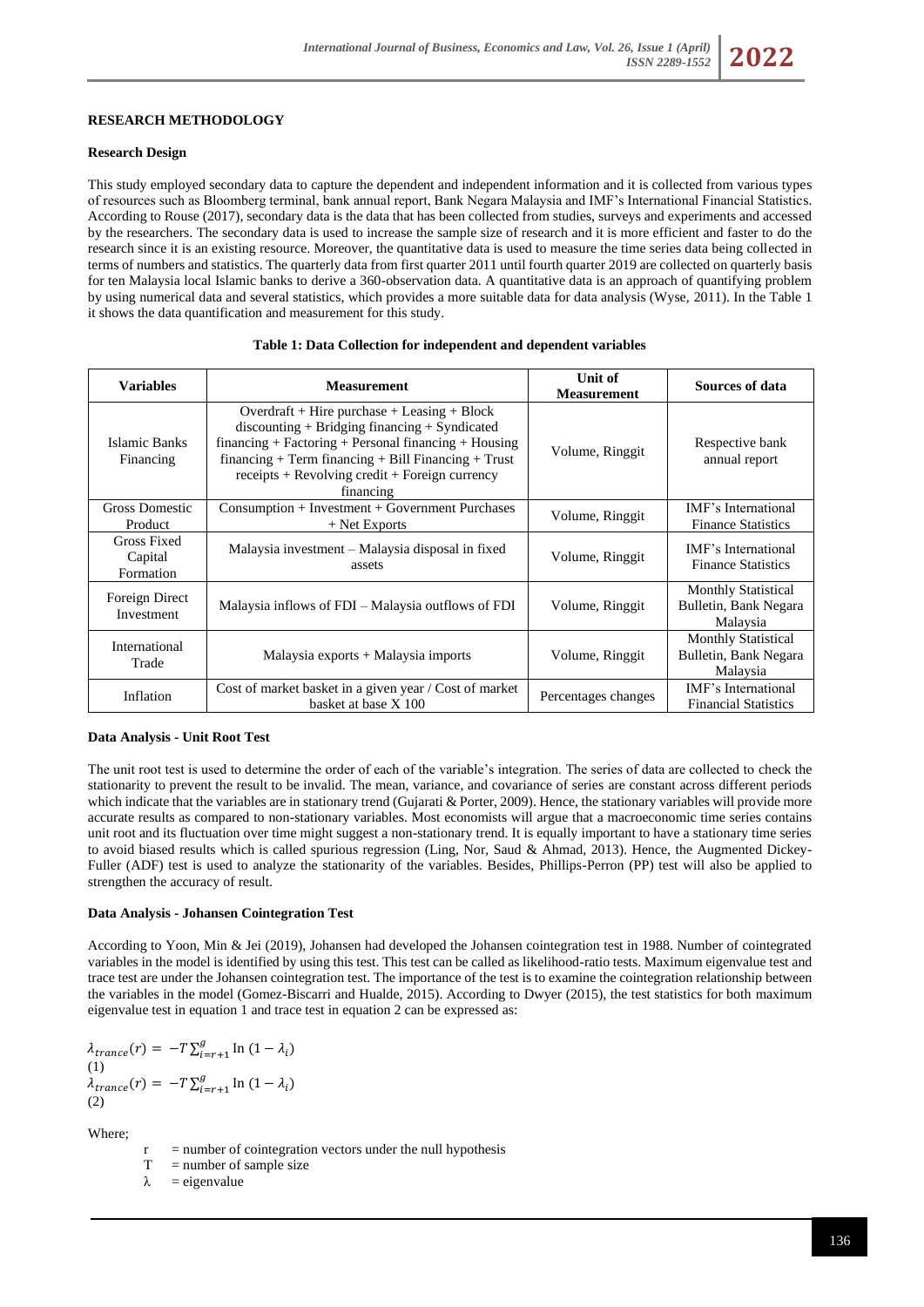

According to Zou (2018), trace error correction model was developed by Engle and Granger by combining cointegration and error correction models. It suggested that when there is a cointegration relationship between variables, VECM can be further derived to determine whether there is a short run and long-run relationship. On the other hand, the modification of VECM is needed to allow variables stationary among the series if the time series are not stationary. The VECM is used when the variables are stationary in their differences. Besides, according to Nursyamsiah (2017), usually time series data tends to have stationarity at the first difference level. Moreover, VECM can indicate the changes for short-term behavior of a variable over the long-term behavior due to the permanent change. The VECM model specifications can be expressed in the equation 3.

 $\Delta y t = \alpha \beta' y_{t-1} + \sum_{i=1}^{p-1} \Gamma_i \Delta y_{t-i} + \varepsilon_t$  $(3)$ 

### **DATA ANALYSIS**

### **Unit Root Test**

In Table 2, the ADF test applied to investigate either the collected secondary data are affected by nature or economic trend presented in the time series model, the empirical test of significant p-values of the dependent and independent variables in this study shown are it significant level of 1% at first difference level. This indicates that the null hypothesis of ADF test should be rejected. Therefore, there is sufficient evidence to conclude that there the collected secondary data for the independent and dependent variables are stationary in the first difference level and the most important the fulfillment of the rule of thumb of Johansen Cointegration Test. The cointegration test required the secondary data to be stationary at first different to precisely to answer the research objective of this study and generate the desired explanation on the long-term effect in the Islamic Banks Financing.

|                               | <b>LEVEL</b>     |                      | <b>FIRST DIFFERENCE</b> |                      |
|-------------------------------|------------------|----------------------|-------------------------|----------------------|
| <b>Variables</b>              | <b>Intercept</b> | Trend &<br>intercept | <b>Intercept</b>        | Trend &<br>intercept |
| Islamic Banks Financing       | 1.0000           | 0.9233               | $0.0000$ ***            | $0.0000$ ***         |
| <b>Gross Domestic Product</b> | 1.0818           | 0.9343               | $0.0001$ ***            | $0.0000***$          |
| Gross Fixed Capital Formation | 0.6027           | 0.5723               | $0.0000$ ***            | $0.0000$ ***         |
| Foreign Direct Investment     | 0.7921           | 0.2001               | $0.0000$ ***            | $0.0000$ ***         |
| <b>International Trade</b>    | 0.9592           | 0.6277               | $0.0000$ ***            | $0.0000$ ***         |
| Inflation                     | 0.8762           | 0.2283               | $0.0000$ ***            | $0.0002***$          |

Note: \*, \*\*, \*\*\* indicates the rejection of the null hypothesis at 10%, 5%, 1% significance levels. Lag lengths for the Augmented Dickey–Fuller unit root are based on schwarz information criterion.

### **The Johansen Co-integration Test**

In Table 3, it shows that the empirical test of Johansen Co-integration to identify the co integration between independent and dependent variable. In Islamic banks financing and gross domestic product, the trace statistics of 6.984728 and max-eigenvalue statistics of 6.984728 are larger than the critical value at 90% and 95% confidence level respectively. Therefore, it concluded that, Malaysia Islamic banks financing and gross domestic product have a cointegration long run relationship and implies the Islamic banks acted as a financial intermediation role effectively by transmits the funds from surplus to deficit households and promotes economic growth in long run. Nonetheless, the Islamic finance industry emphasizes on the profit and loss sharing principle under Shariah law, therefore the funds are encouraged to invest in asset-based (debt-like investments) and asset- backed (equity-like investments) transactions through equitable adjustment which is able to reduce poverty and sharing wealth in the country, hence facilitating economic growth.

On the other hand, the Islamic banks financing and gross fixed capital formation of the trace statistics 2.705545 and max-eigenvalue statistics of 1.533586 are smaller than the critical value at 90% confidence level, therefore, there is no co integrating long run vector exists. The Malaysia Islamic banks financing is structured in the Shariah- compliant modes of financing to adherence to Shariah requirements specified by the Malaysia Securities Commission instead of Shariah-based modes of financing that consequential from Shariah laws. In the Shariah based modes of financing may help to promote the investment as well as the real sector of economy in the country rather that focus on the capital requirement as in Shariah-based modes.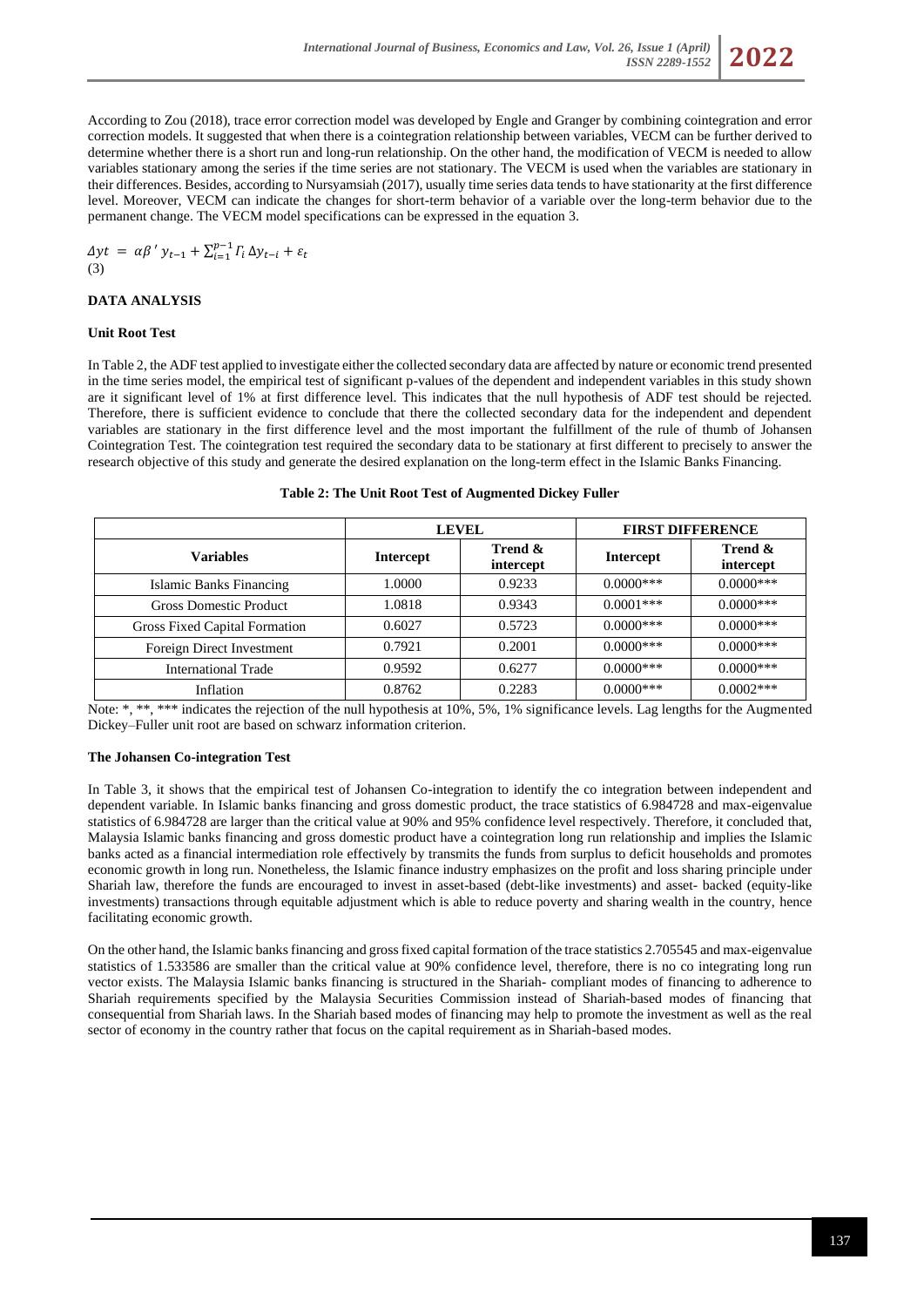

### **Table 3: Johansen Cointegration test results**

Note: \*, \*\*, \*\*\* indicates the rejection of the null hypothesis at 10%, 5%, 1% significance levels. Lag lengths of eight for the Johansen Cointegration are based on schwarz information criterion.

Furthermore, the empirical analysis in Table 3 also concluded a co integrating and long run relationship between Islamic banks financing and foreign direct investment. The trace statistics of 4.835239 and max-eigenvalue statistics of 4.835239 are larger than the critical value at 95% and 90% confidence level respectively. Malaysia as Islamic finance hub acts as an attractive environment for absorbing foreign direct investment into Malaysia. In line with that, Malaysia as a worldwide leader in the sector of Islamic finance, provides confidence and attracts investors from other countries to make investments into Malaysia. Therefore, with long run effect on foreign direct would leads to more financing option offered by the Malaysia Islamic bank.

Islamic banks in Malaysia had progressively applied technological methods to make the trade finance operations more efficient in order to facilitate and support the halal exports (Singh, 2017). Therefore, the empirical analysis shown co integration and long run relationship between Islamic banks financing and international trade with a trace statistic of 5.545783 and max-eigenvalue statistics of 5.545783 are larger than the critical value at 90% and 95% confidence level respectively. Bank Negara Malaysia has prepared many initiatives to encourage Islamic banks in facilitating the trade finance, including the digitalization of trade finance offerings and upgrading the accessibility of trade credit takaful to protect the businesses against the risk of non-payment by buyers. All these measures were taken to support the halal exports, which promote an economic growth and facilitate the flows international trade.

Malaysia practices an open economy, which involved international trade and investment activities with foreign countries and the inflation served as one of the important factors influencing the Islamic bank financing. In Table 3, the empirical analysis shown trace statistics of 2.851056 and max-eigenvalue statistics of 2.851056 are larger than the critical value at 90% confidence level respectively. In the principle of daman (guarantee) under the Islamic law, there is a compensation for their risk assumptions provided by Islamic banks with a purpose to avoid the depositors to lose their right as well as to protect their assets value. This is due to the depositors may lose the value of their saving amount in the bank during inflation. The compensation can only be provided if the borrower is guaranteed to be paid a sum to maintain their purchasing power. Therefore, the compensation may increase the overall savings of the depositors and resulting in greater economic growth.

# **CONCLUSION**

Nutshell, the major findings of the economic variables based on the empirical analysis results proven that the gross domestic product, foreign direct investment, international trade and inflation have a co integration of long run relationship in explaining the Malaysia Islamic Bank Financing. The importance of this study is to formulate a strategy by Bank Negara Malaysia as Malaysia centre bank in shaping the role in generating economic growth for the country. The Islamic Bank in Malaysia functions as a parallel market to the conventional banking and plays a complementary role to the banking system in broadening and deepening the Islamic financial markets in Malaysia. Therefore, an implement new or modify existing policies that encourage the government and consumers to focus on Islamic banking industry for the efficient of the banking system. The gross domestic product and international trade are indicators of economic growth and it shown long run important factors in sustaining the Islamic bank financing option, a proper execution plan need put in place to anticipant the growth as well as a centre of Islamic hub. The model in this study lays a theoretical framework for establishing the relevance of Islamic banking, served as foundation basis and further contribution to the Islamic finance literature.

### **REFERENCES**

Abduh, M., & Omar, M. A. (2012). Islamic banking and economic growth: the Indonesian experience. *International Journal of Islamic and Middle Eastern Finance and Management, 5*(1), 35-47.

Abdullah, A. (2019, February 7). Malaysia a global leader in Islamic banking. *New Straits Times.* Retrieved June 10, 2019, from <https://www.nst.com.my/opinion/columnists/2019/02/458228/malaysia-global-leader-islamic-banking>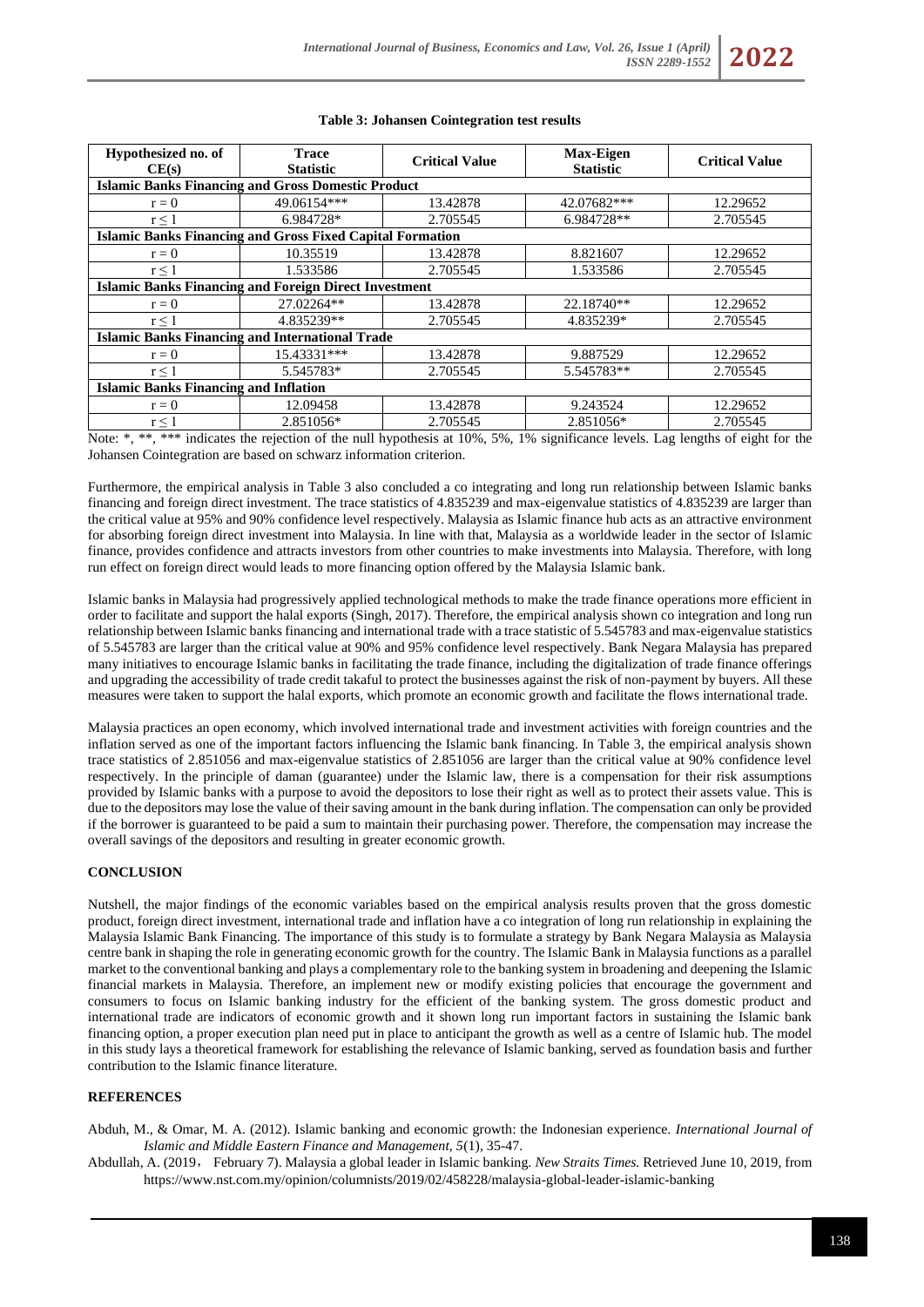- *Affin Islamic.* (n.d.). Retrieved August 12, 2019, fro[m https://www.affinislamic.com.my/Business-Banking/Financing/Revolving-](https://www.affinislamic.com.my/Business-Banking/Financing/Revolving-Credit-i.aspx?lang=en-US)[Credit-i.aspx?lang=en-US](https://www.affinislamic.com.my/Business-Banking/Financing/Revolving-Credit-i.aspx?lang=en-US)
- Ahmad Razimi, M. S., Romle, A. D., & Jumahat, J. (2017). The consumer acceptance on Islamic banking in Malaysia. *World Journal of Management and Behavioral Studies, 5*(1), 14-20.
- Ahmad, M., Palil, R., Abu Bakar, A. B., & Dolah, N. H. (2015). Literature review on the knowledge of Islamic banking products among Muslim entrepreneurs. *South East Asia Journal of Contemporary Business, Economics and Law, 6*(3), 20-24.
- Alawode, A. A. (2015). *Islamic Finance.* Retrieved June 12, 2019, from http://www.worldbank.org/en/topic/financialsector/brief/islamic-finance
- Al-Jarhi, M. A. (1980). A monetary and financial structure for an interest-free economy: Institutions, Mechanism & Policy.
- Aziz, Z. A. (2013). *Islamic finance - financial stability, economic growth and development.* Retrieved June 12, 2019, from <https://www.bis.org/review/r131129b.htm>
- Bm, H., & Uddin, M. A. (2016). Does Islamic bank financing lead to economic growth: An empirical analysis for Malaysia. *MPRA Paper.*
- Dwyer, G. P. (2015). *The Johansen tests for cointegration.* Retrieved January 16, 2020, from <http://www.jerrydwyer.com/pdf/Clemson/Cointegration.pdf>
- Echchabi, A. & Azouzi, D. (2015). Islamic finance development and economic growth nexus: The case of the United Arab Emirates (UAE). *American Journal of Economics and Business Administration, 7*(3), 106-111.
- El-Ghattis, N. (2011), Islamic banking's role in economic development: Future outlook. *Centre of Islamic Finance, Bahrain Institute of Banking and Finance, Bahrain.*
- Farahani, Y. G., & Dastan, M. (2013). Analysis of Islamic banks' financing and economic growth: a panel cointegration approach. *International Journal of Islamic and Middle Eastern Finance and Management*.
- Gomez-Biscarri, J., & Hualde, J. (2015). Regression-based analysis of cointegration systems. *Journal of Econometrics, 186*(1), 32-50. Doi:10.1016/j.jeconom.2014.12.007
- Gujarati, D. N., & Porter, D. (2009). Basic Econometrics Mc Graw-Hill International Edition.
- Ibrahim, M. L. & Umar, B. I. (2016). Islamic finance and economic growth: Empirical evidence from Nigeria. *Journal of Economics and Sustainable Development, 7*(16), 99-108.
- *Introduction to Islamic finance.* (n.d.). Retrieved June 13, 2019, from [https://www.accaglobal.com/my/en/student/exam-support](https://www.accaglobal.com/my/en/student/exam-support%20resources/fundamentals-exams-study-resources/f9/technical-articles/introduction-to-islamic-finance.html)  [resources/fundamentals-exams-study-resources/f9/technical-articles/introduction-to-islamic-finance.html](https://www.accaglobal.com/my/en/student/exam-support%20resources/fundamentals-exams-study-resources/f9/technical-articles/introduction-to-islamic-finance.html)
- *Islamic finance: promoting real economic development.* (2015, October). Retrieved June 9, 2019, from <http://www.mifc.com/index.php?ch=28&pg=72&ac=150&bb=uploadpdf>
- Kwakwa, V. (2013). *How Islamic finance is helping fuel Malaysia's green growth.* Retrieved June 11, 2019, from https://www.scmp.com/comment/insight- opinion/article/2110938/how-islamic-finance-helping-fuel-malaysias-greengrowth
- Latip, M., Yahya, M. H., & Junaina, M. (2017). Factors influencing customer's acceptance of Islamic banking products and services. *Journal of Islamic Economics and Business, 2*(1), 1-18.
- Lawal, I. M., & Iman, U. B. (2019). Non-Governmental organizations (NGOs) and Borno State economy: A blessing or curse. *International Journal Of Research In Social Sciences and Humanities*, *9*(3), 202-209.
- Ling, T. Y., Nor, A. H., Saud, N. A., & Ahmad, Z. (2013). Testing for Unit Roots and Structural Breaks: Evidence from Selected ASEAN Macroeconomic Time Series. *International Journal of Trade, Economics and Finance,* 230-237. doi:10.7763/ijtef.2013.v4.292
- Miniaoui, H., & Gohou, G. (2011, December). Did the Islamic banking perform better during the financial crisis. In *Paper presented atInternational conference on management, economics, and social sciences, Bangkok December*.
- Nagakawa, R. (2009). The evolution of Islamic finance in Southeast Asia: The case of Malaysia (1). *The Journal of Applied Business Research, 25* (1), 117-118.
- Nursyamsiah, T. (2017). Macroeconomic determinants of Islamic banking financing. *Tazkia Islamic Finance and Business Review (TIFBR), 11*(2), 145-164.
- RHB Islamic Bank Berhad trust receipt-i. (2015). Retrieved August 12, 2019, from <https://www.rhbgroup.com/files/islamic/trade/trade-financing/pds-tr-i.pdf>
- Rivzi, N. (2012). Micro Manufacturing with lasers. *Med-Tech Innovation: St. Asaph, UK*, 16-21.
- Rouse, M. (2017). *Secondary data.* Retrieved December 17, 2019, fro[m https://whatis.techtarget.com/definition/secondary-data](https://whatis.techtarget.com/definition/secondary-data)
- Setyowati, N. (2019). Macroeconomic determinants of Islamic banking products in Indonesia. *Enonomies, 7* (53), 1-15.
- Sumarti, N., Hayati, M. M., Cahyani, N. L. P., Wahyudi, R. R., Tristanti, D. P., & Meylani, R. (2017, November). Has the growth of Islamic banking had impact to economic growth in Indonesia?. In *2017 4th IEEE International Conference on Engineering Technologies and Applied Sciences (ICETAS)* (pp. 1-6). IEEE.
- Tabash, M. I. & Dhankar, R. S. (2014a). Islamic financial development and economic growth: Empirical evidence from United Arab Emirates. *Journal of Emerging Economies and Islamic Research, 2*(3), 1-16.
- Tabash, M. I. & Dhankar, R. S. (2014b). Islamic banking and economic growth: An empirical evidence from Qatar. *Journal of Applied Economics and Business, 2*(1), 51-67.
- Tabash, M. I., & Anagreh, S. (2017). Do Islamic banks contribute to growth of the economy? Evidence from United Arab Emirates (UAE). *Banks & bank systems*, (12,№ 1 (cont.)), 113-118.
- Tajgardoon, G., Behname, M., & Noormohamadi, K. (2013). Islamic banking and economic growth: Evidence from Asia. *Journal of Modern Accounting and Auditing*, *9*(4), 542.
- Wahab, M., Mufti, O., & Murad, M. S. (2016). The Study of Co-integration and Causal Link between Islamic Bank Financing and Economic Growth. *Abasyn University Journal of Social Sciences*, *9*, 134-146.
- Wahab, M., Mufti, O., Murad, M. S., & Arif-ul-Haq. (2016). The study of co-integration and causal link between Islamic bank financing and economic growth. *Abasyn Journal of Social Sciences, 9*(2), 134-146.